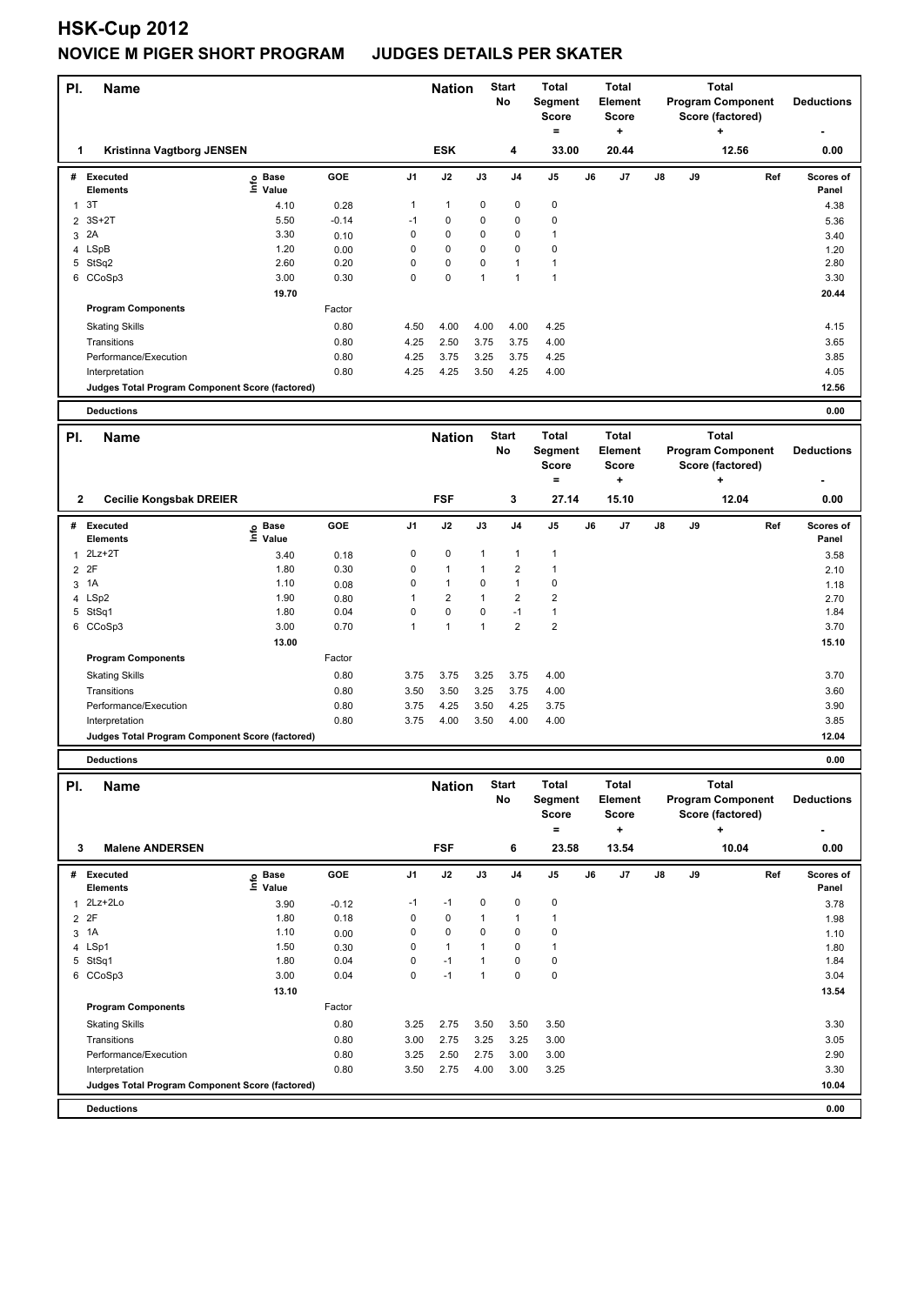# **HSK-Cup 2012 NOVICE M PIGER SHORT PROGRAM JUDGES DETAILS PER SKATER**

| PI.            | <b>Name</b>                                     |                   |         |             | <b>Nation</b> |              | <b>Start</b><br>No | <b>Total</b><br>Segment<br><b>Score</b><br>$\equiv$ |    | <b>Total</b><br><b>Element</b><br><b>Score</b><br>÷ | <b>Total</b><br><b>Program Component</b><br>Score (factored)<br>÷ |    |                                                                   | <b>Deductions</b> |                    |
|----------------|-------------------------------------------------|-------------------|---------|-------------|---------------|--------------|--------------------|-----------------------------------------------------|----|-----------------------------------------------------|-------------------------------------------------------------------|----|-------------------------------------------------------------------|-------------------|--------------------|
| 4              | <b>Emma Louise JENSEN</b>                       |                   |         |             | <b>FSF</b>    |              | 5                  | 21.62                                               |    | 11.94                                               |                                                                   |    | 9.68                                                              |                   | 0.00               |
| #              | <b>Executed</b><br><b>Elements</b>              | e Base<br>⊑ Value | GOE     | J1          | J2            | J3           | J <sub>4</sub>     | J5                                                  | J6 | J7                                                  | $\mathsf{J}8$                                                     | J9 |                                                                   | Ref               | Scores of<br>Panel |
| $\mathbf{1}$   | $2Lz+2T$                                        | 3.40              | $-0.06$ | $\mathbf 0$ | $\pmb{0}$     | 0            | $-1$               | 0                                                   |    |                                                     |                                                                   |    |                                                                   |                   | 3.34               |
| $\overline{2}$ | 2F                                              | 1.80              | 0.00    | 0           | 0             | 0            | 0                  | 0                                                   |    |                                                     |                                                                   |    |                                                                   |                   | 1.80               |
| 3              | 1A                                              | 1.10              | 0.00    | 0           | 0             | 0            | 0                  | 0                                                   |    |                                                     |                                                                   |    |                                                                   |                   | 1.10               |
|                | 4 LSp1                                          | 1.50              | 0.10    | 0           | $\mathbf{1}$  | 0            | 0                  | 0                                                   |    |                                                     |                                                                   |    |                                                                   |                   | 1.60               |
|                | 5 StSq1                                         | 1.80              | 0.04    | 0           | $\pmb{0}$     | 0            | $-1$               | 1                                                   |    |                                                     |                                                                   |    |                                                                   |                   | 1.84               |
|                | 6 CCoSp2                                        | 2.50              | $-0.24$ | 0           | $\pmb{0}$     | $-2$         | $-1$               | $-1$                                                |    |                                                     |                                                                   |    |                                                                   |                   | 2.26               |
|                |                                                 | 12.10             |         |             |               |              |                    |                                                     |    |                                                     |                                                                   |    |                                                                   |                   | 11.94              |
|                | <b>Program Components</b>                       |                   | Factor  |             |               |              |                    |                                                     |    |                                                     |                                                                   |    |                                                                   |                   |                    |
|                | <b>Skating Skills</b>                           |                   | 0.80    | 2.75        | 3.00          | 3.25         | 3.00               | 3.25                                                |    |                                                     |                                                                   |    |                                                                   |                   | 3.05               |
|                | Transitions                                     |                   | 0.80    | 3.00        | 3.25          | 3.00         | 3.00               | 3.00                                                |    |                                                     |                                                                   |    |                                                                   |                   | 3.05               |
|                | Performance/Execution                           |                   | 0.80    | 2.75        | 3.00          | 2.75         | 3.25               | 3.25                                                |    |                                                     |                                                                   |    |                                                                   |                   | 3.00               |
|                | Interpretation                                  |                   | 0.80    | 3.00        | 3.00          | 2.50         | 3.25               | 3.25                                                |    |                                                     |                                                                   |    |                                                                   |                   | 3.00               |
|                | Judges Total Program Component Score (factored) |                   |         |             |               |              |                    |                                                     |    |                                                     |                                                                   |    |                                                                   |                   | 9.68               |
|                | <b>Deductions</b>                               |                   |         |             |               |              |                    |                                                     |    |                                                     |                                                                   |    |                                                                   |                   | 0.00               |
|                |                                                 |                   |         |             |               |              |                    |                                                     |    |                                                     |                                                                   |    |                                                                   |                   |                    |
| PI.            | <b>Name</b>                                     |                   |         |             | <b>Nation</b> |              | <b>Start</b><br>No | <b>Total</b><br>Segment<br><b>Score</b><br>$\equiv$ |    | <b>Total</b><br>Element<br>Score<br>+               | Total<br><b>Program Component</b><br>Score (factored)             |    |                                                                   |                   | <b>Deductions</b>  |
| 5              | <b>Leonora Colmor JEPSEN</b>                    |                   |         |             | <b>GSF</b>    |              | $\mathbf{2}$       | 21.34                                               |    | 10.26                                               |                                                                   |    | ÷<br>11.08                                                        |                   | 0.00               |
| #              | <b>Executed</b>                                 |                   | GOE     | J1          | J2            | J3           | J <sub>4</sub>     | J5                                                  | J6 | J7                                                  | J8                                                                | J9 |                                                                   | Ref               | Scores of          |
|                | <b>Elements</b>                                 | e Base<br>E Value |         |             |               |              |                    |                                                     |    |                                                     |                                                                   |    |                                                                   |                   | Panel              |
|                | $1 \t1A$                                        | 1.10              | 0.08    | 0           | $\mathbf{1}$  | $\mathbf{1}$ | 0                  | 0                                                   |    |                                                     |                                                                   |    |                                                                   |                   | 1.18               |
| $\overline{2}$ | 1Lz+2Lo                                         | 2.40              | $-0.90$ | $-3$        | $-3$          | -3           | -3                 | -3                                                  |    |                                                     |                                                                   |    |                                                                   |                   | 1.50               |
|                | 3 StSq1                                         | 1.80              | 0.10    | 0           | $\pmb{0}$     | 0            | $\mathbf{1}$       | 0                                                   |    |                                                     |                                                                   |    |                                                                   |                   | 1.90               |
|                | 4 LSp1                                          | 1.50              | $-0.12$ | $-1$        | $\pmb{0}$     | 0            | 0                  | $-1$                                                |    |                                                     |                                                                   |    |                                                                   |                   | 1.38               |
|                | 5 2F                                            | 1.80              | 0.00    | 0           | $\mathbf{1}$  | 0            | $-1$               | 0                                                   |    |                                                     |                                                                   |    |                                                                   |                   | 1.80               |
|                | 6 CCoSp2                                        | 2.50              | 0.00    | $\mathbf 0$ | 0             | $\mathbf 0$  | 0                  | 0                                                   |    |                                                     |                                                                   |    |                                                                   |                   | 2.50               |
|                |                                                 | 11.10             |         |             |               |              |                    |                                                     |    |                                                     |                                                                   |    |                                                                   |                   | 10.26              |
|                | <b>Program Components</b>                       |                   | Factor  |             |               |              |                    |                                                     |    |                                                     |                                                                   |    |                                                                   |                   |                    |
|                | <b>Skating Skills</b>                           |                   | 0.80    | 3.00        | 3.75          | 3.75         | 4.00               | 3.25                                                |    |                                                     |                                                                   |    |                                                                   |                   | 3.55               |
|                | Transitions                                     |                   | 0.80    | 3.00        | 4.25          | 3.75         | 4.00               | 2.75                                                |    |                                                     |                                                                   |    |                                                                   |                   | 3.55               |
|                | Performance/Execution                           |                   | 0.80    | 3.00        | 3.25          | 3.25         | 4.25               | 3.00                                                |    |                                                     |                                                                   |    |                                                                   |                   | 3.35               |
|                | Interpretation                                  |                   | 0.80    | 3.25        | 3.50          | 3.25         | 3.75               | 3.25                                                |    |                                                     |                                                                   |    |                                                                   |                   | 3.40               |
|                | Judges Total Program Component Score (factored) |                   |         |             |               |              |                    |                                                     |    |                                                     |                                                                   |    |                                                                   |                   | 11.08              |
|                | <b>Deductions</b>                               |                   |         |             |               |              |                    |                                                     |    |                                                     |                                                                   |    |                                                                   |                   | 0.00               |
|                |                                                 |                   |         |             |               |              |                    |                                                     |    |                                                     |                                                                   |    |                                                                   |                   |                    |
| PI.            | <b>Name</b>                                     |                   |         |             | <b>Nation</b> |              | <b>Start</b><br>No | Total<br><b>Segment</b><br><b>Score</b><br>$\equiv$ |    | <b>Total</b><br>Element<br>Score<br>÷               |                                                                   |    | <b>Total</b><br><b>Program Component</b><br>Score (factored)<br>÷ |                   | <b>Deductions</b>  |
| 6              | Sophie-Amalie Feldskov VORRE                    |                   |         |             | <b>GKF</b>    |              | 1                  | 20.76                                               |    | 10.40                                               |                                                                   |    | 10.36                                                             |                   | 0.00               |
| #              | Executed                                        |                   | GOE     | J1          | J2            | J3           | J4                 | J5                                                  | J6 | J7                                                  | J8                                                                | J9 |                                                                   | Ref               | Scores of          |
|                | Elements                                        | e Base<br>⊑ Value |         |             |               |              |                    |                                                     |    |                                                     |                                                                   |    |                                                                   |                   | Panel              |
| 1              | 2Lz                                             | 2.10              | $-0.24$ | $-1$        | $-1$          | 0            | $-2$               | $\pmb{0}$                                           |    |                                                     |                                                                   |    |                                                                   |                   | 1.86               |
| $\overline{2}$ | 1A                                              | 1.10              | $-0.04$ | $-1$        | 0             | 0            | 0                  | 0                                                   |    |                                                     |                                                                   |    |                                                                   |                   | 1.06               |
| 3              | StSq1                                           | 1.80              | 0.20    | $\mathbf 0$ | $\pmb{0}$     | $\mathbf{1}$ | 0                  | 1                                                   |    |                                                     |                                                                   |    |                                                                   |                   | 2.00               |
|                | 4 2F+1Lo                                        | 2.30              | $-0.90$ | -3          | $-3$          | $-3$         | $-3$               | -3                                                  |    |                                                     |                                                                   |    |                                                                   |                   | 1.40               |
|                | 5 LSp1                                          | 1.50              | $-0.18$ | $-1$        | $-1$          | 0            | 0                  | $-1$                                                |    |                                                     |                                                                   |    |                                                                   |                   | 1.32               |
|                | 6 CCoSp3                                        | 3.00              | $-0.24$ | $-1$        | $-1$          | $\pmb{0}$    | $-1$               | $-1$                                                |    |                                                     |                                                                   |    |                                                                   |                   | 2.76               |
|                |                                                 | 11.80             |         |             |               |              |                    |                                                     |    |                                                     |                                                                   |    |                                                                   |                   | 10.40              |
|                | <b>Program Components</b>                       |                   | Factor  |             |               |              |                    |                                                     |    |                                                     |                                                                   |    |                                                                   |                   |                    |
|                | <b>Skating Skills</b>                           |                   | 0.80    | 3.25        | 3.50          | 3.75         | 3.00               | 3.25                                                |    |                                                     |                                                                   |    |                                                                   |                   | 3.35               |
|                | Transitions                                     |                   | 0.80    | 3.00        | 3.25          | 3.25         | 3.00               | 3.00                                                |    |                                                     |                                                                   |    |                                                                   |                   | 3.10               |
|                | Performance/Execution                           |                   | 0.80    | 3.25        | 3.25          | 3.50         | 2.75               | 3.25                                                |    |                                                     |                                                                   |    |                                                                   |                   | 3.20               |
|                | Interpretation                                  |                   | 0.80    | 3.25        | 3.50          | 3.50         | 3.00               | 3.25                                                |    |                                                     |                                                                   |    |                                                                   |                   | 3.30               |
|                | Judges Total Program Component Score (factored) |                   |         |             |               |              |                    |                                                     |    |                                                     |                                                                   |    |                                                                   |                   | 10.36              |
|                | <b>Deductions</b>                               |                   |         |             |               |              |                    |                                                     |    |                                                     |                                                                   |    |                                                                   |                   | 0.00               |
|                |                                                 |                   |         |             |               |              |                    |                                                     |    |                                                     |                                                                   |    |                                                                   |                   |                    |